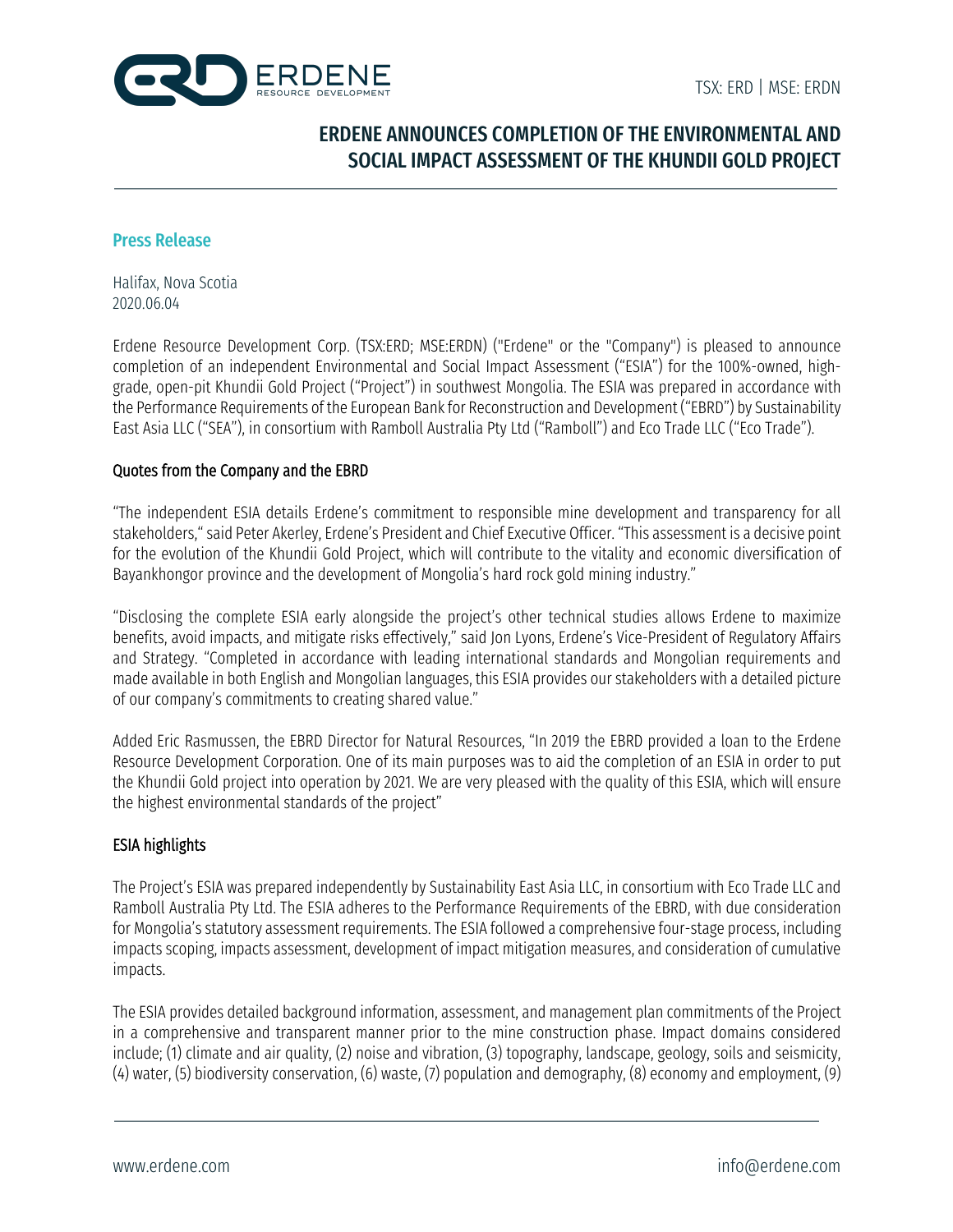

land use, (10) cultural heritage, (11) occupational and community health, safety, and security, (12) transport and, (13) cumulative impacts.

Management commitments to ensure impacts are avoided or mitigated are included in the ESIA Management Plans, detailing Erdene's commitment to develop and operate the Khundii Gold Project in accordance with leading industry practices, including the following:

- $>$  Climate and air quality
	- o Site infrastructure design and layouts to reduce the risk of air quality to workers, and dust and traffic control measures, including performance provisions for all contractors.
- > Noise and vibration
	- o Equipment and facilities design and specifications to minimize noise and vibration.
- > Water resources
	- o Maximize water efficiency and re-use, targeting 80% water recovery within the processing plant.
	- o Participatory water monitoring with herders and local stakeholder groups.
	- o Ensure any existing seasonal water use in the vicinity of the Project site is reasonably maintained, including provision of reserve wells.
- > Biodiversity conservation
	- o Pre-disturbance site survey and ongoing monitoring of potential localized and indirect impacts to flora and fauna, including participatory monitoring.
- > Waste
	- o Engineered landfill, transfer station, and purpose-built wastewater treatment plant to maximize recycling and ensure safe disposal of non-hazardous waste.
	- o Manage mineral waste in an integrated waste facility (IWF) to contain filtered tailings within mine waste rock, reducing environmental risks during operations and closure and decreasing land disturbance.
- > Hazardous materials
	- o Commitment to adherence with the principles and guidance of the International Cyanide Management Code and applicable national requirements.
- > Contractor and procurement
	- o Long-standing commitment to good governance and ethical conduct, including in the screening and selection of suppliers and contractors.
	- o Local supplier development support, including assessment of local supply opportunities.
- > Crisis and emergency response
	- o Emergency medical facility on site, and ongoing readiness training for all staff and contractors.
- > Human resources
	- o Measures to minimize the risks of gender-based violence and harassment in the project impact area, including a policy of non-harassment and Code of Conduct for employees and contractors.
	- o Local hiring preference through on-the-job training and employment readiness support for qualifying local residents in the nearby sub-provincial centres.
- > Land use and livelihoods
	- o No registered herder shelters or existing structures directly within the Project mineral license areas.
	- o Commitments to identify and manage potential economic and/or nuisance affects with local herders through targeted measures in support of livelihoods and natural resource management.
- > Occupational and community health, safety, and security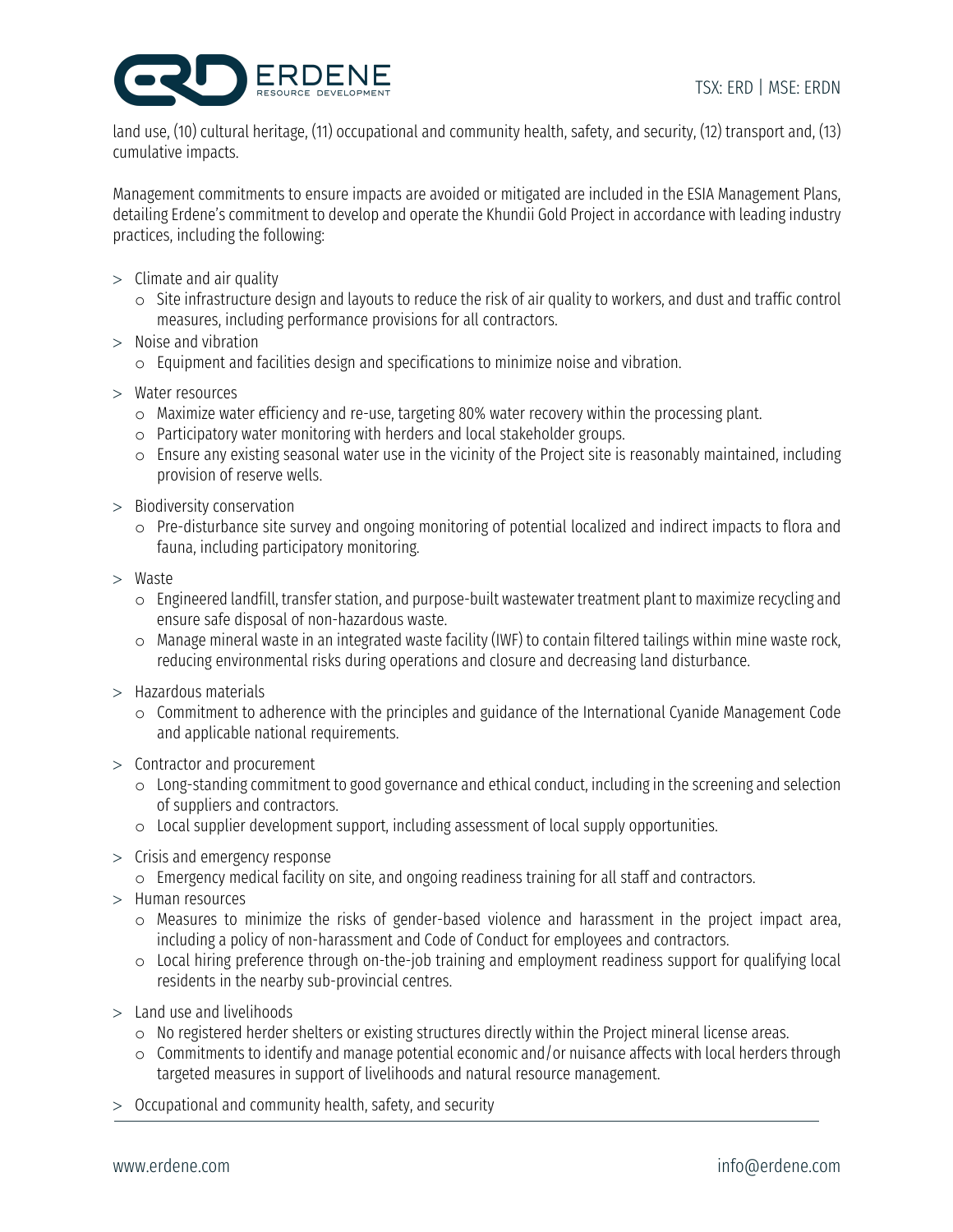

- o Strategic support for community health initiatives within the framework of Local Cooperation Agreements.
- o Integrated site access and control systems to ensure safety and security.
- > Stakeholder engagement and communications
	- o Mutually agreed, accessible platforms for communication, building upon the Company's commitment to stakeholder engagement and material information disclosure in both English and Mongolian languages.
	- o Feedback and engagement mechanisms, including for comments, recommendations, and grievances.
- > Local cooperation
	- o Maintain and expand partnerships with local stakeholders to support education, public health, livelihoods, and environmental management in the communities of Shinejinst, Bayan-Undur, and Bayankhongor aimag.
	- o Commitment to support needs-based, participatory planning and implementation of local cooperation efforts to maximize benefits, including support for cultural heritage.
- > Transport
	- $\circ$  Pre-determination of all site and access routes, with vehicle tracking, monitoring and enforcement, including for contractors.
- > Land disturbance control and rehabilitation
	- o Monitoring through pre-disturbance survey and chance finds procedures.
	- o Planning for progressive rehabilitation, including trial cultivation of endemic plants.
- > Mine closure
	- o Conceptual closure objectives in place to ensure that planning and execution of mine closure are compliant with the Project standards and facilitate relinquishment of obligations in a timely fashion.

The ESIA Report and its Non-Technical Summary are available on the company's website through the following links:

ESIA Report (ENG): https://bit.ly/Khundii\_Gold\_Project\_ESIA

Non-Technical Summary (ENG): https://bit.ly/Khundii\_Gold\_Project\_ESIA\_Non-Technical\_Summary

ESIA Report (MNG): https://bit.ly/Khundii\_Gold\_Project\_ESIA\_mon

Non-Technical Summary (MNG): https://bit.ly/Khundii\_Gold\_Project\_ESIA\_Non-Technical\_Summary\_Mon

Considering the outcomes of the EBRD-compliant ESIA, the Mongolian statutory Detailed Environmental Impact Assessment ("DEIA") for the Bayan Khundii deposit has been prepared by Eco Trade LLC in accordance with the applicable national standards. Local stakeholder consultations on the DEIA are planned for completion in mid-2020. Following the consultations, the company will submit its statutory DEIA to the Ministry of Environment and Tourism of Mongolia for approval.

## Background on the Khundii Gold Project Development

Erdene's deposits are located in the Edren Terrane, within the Central Asian Orogenic Belt, host to some of the world's largest gold and copper-gold deposits. The Company has been the leader in exploration in southwest Mongolia over the past decade and is responsible for the discovery of the Khundii Gold District comprised of multiple high-grade gold and gold/base metal prospects, two of which are being considered for development: the 100% owned Bayan Khundii and Altan Nar projects. Together, these deposits comprise the Khundii Gold Project.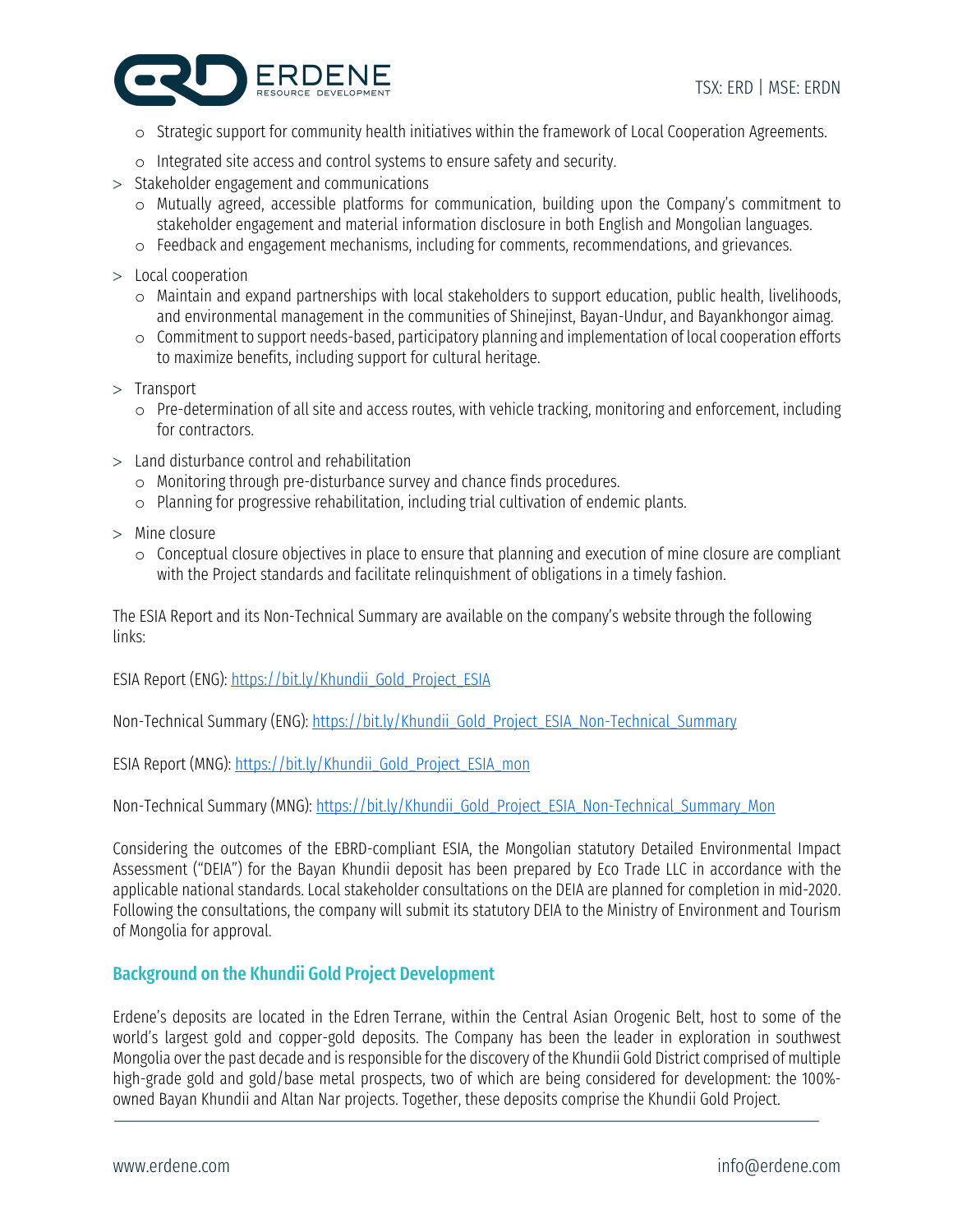

In October of 2019, Erdene announced the results of an independent Technical Report for the Khundii Gold Project (press release here) which included a Pre-feasibility Study ("PFS") for the Bayan Khundii deposit and an updated Preliminary Economic Assessment ("PEA") for the Altan Nar deposit. The PFS and the updated PEA results include an after-tax Net Present Value at a 5% discount rate and a US\$1,300/oz gold price of US\$97 million and US\$24 million, Internal Rate of Return ("IRR") of 42% and 90% for Bayan Khundii and Altan Nar deposits, respectively. The PFS envisions an open-pit mine at Bayan Khundii from Years 0-7, producing an average of 61,000 oz gold per year at a head grade of 3.73 g/t gold, and an open-pit operation at Altan Nar during Years 7-10, for an average annual production of 48,000 oz gold at an average head grade of 3.46 g/t gold, utilizing a conventional Carbon In Pulp processing plant at the Bayan Khundii mine. Erdene has secured a mining license for the Bayan Khundii deposit in August of 2019 and is rapidly advancing to production.

The Altan Nar PEA is by nature, a preliminary economic study, based in part on Inferred Resources. Inferred Resources are considered too speculative geologically to have the economic considerations applied to them that would enable them to be categorized as mineral reserves, which is required for a pre-feasibility or feasibility study. Mineral resources that are not mineral reserves do not have demonstrated economic viability and there is no certainty that the PEA will be realized.

#### About Erdene

Erdene Resource Development Corp. is a Canada-based resource company focused on the acquisition, exploration, and development of precious and base metals in underexplored and highly prospective Mongolia. The Company has interests in three mining licenses and three exploration licenses in Southwest Mongolia, where exploration success has led to the discovery and definition of the Khundii Gold District. Erdene Resource Development Corp. is listed on the Toronto and Mongolia stock exchanges. Further information is available at www.erdene.com. Important information may be disseminated exclusively via the website; investors should consult the site to access this information.

## Forward-Looking Statements

Certain information regarding Erdene contained herein may constitute forward-looking statements within the meaning of applicable securities laws. Forward-looking statements may include estimates, plans, expectations, opinions, forecasts, projections, guidance or other statements that are not statements of fact. Although Erdene believes that the expectations reflected in such forward-looking statements are reasonable, it can give no assurance that such expectations will prove to have been correct. Erdene cautions that actual performance will be affected by several factors, most of which are beyond its control, and that future events and results may vary substantially from what Erdene currently foresees. Factors that could cause actual results to differ materially from those in forwardlooking statements include potential impacts of COVID-19 on the Company's operations, ability to obtain required third party approvals, market prices, exploitation and exploration results, continued availability of capital and financing and general economic, market or business conditions. The forward-looking statements are expressly qualified in their entirety by this cautionary statement. The information contained herein is stated as of the current date and is subject to change after that date. The Company does not assume the obligation to revise or update these forward-looking statements, except as may be required under applicable securities laws.

# NO REGULATORY AUTHORITY HAS APPROVED OR DISAPPROVED THE CONTENTS OF THIS RELEASE

#### Erdene Contact Information